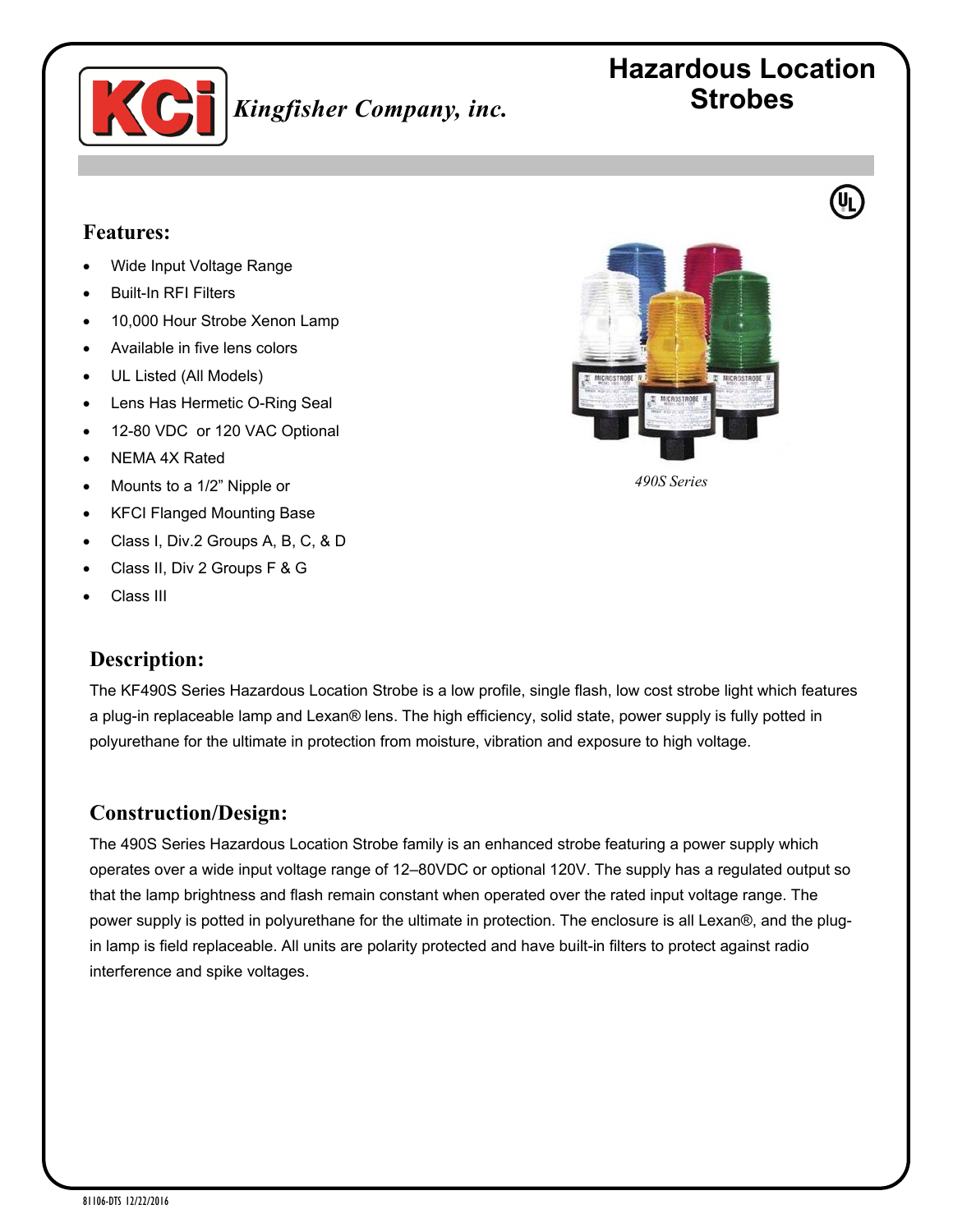# **Specifications:**

| Lamp Type:                   | <b>Xenon Strobe Lens</b>                                                                                                                           |
|------------------------------|----------------------------------------------------------------------------------------------------------------------------------------------------|
| <b>Voltage and Amperage:</b> | 12-80VDC draws 0.4A average @ 12VDC tapering to 0.05A average<br>@ 80VDC<br>16-24VAC draws 0.35A average<br>120VAC draws 0.07A average             |
| <b>Temperature Code:</b>     | Class 1 T2C 230 degrees Celsius<br>Do not install where the operating temperature exceeds the ignition<br>Temperature of the hazardous atmosphere. |
| <b>Temperature Rating:</b>   | $-40$ C to $+65C$                                                                                                                                  |
| <b>Power Supply:</b>         | 2.3 joules per flash<br>Output 2.7 Watts<br>(single flash)                                                                                         |
| <b>Flash Rate:</b>           | 60 to 80 flashes per minute                                                                                                                        |
| <b>Light Output:</b>         | 50 candela eff. (Clear)<br>40 candela eff.(Amber)<br>20 candela eff.(Blue/Green)<br>10 candela eff.(Red)                                           |
| Size and Weight:             | 5" tall x 3" diameter, 0.6 lbs (127mm x 76mm x 0.27kg)                                                                                             |
| <b>Encapsulation:</b>        | Fully potted in urethane material with no exposure to High Voltage possible.                                                                       |

### **NFPA Definitions:**

#### **Class I, Division 2.**

A location (1) in which volatile flammable liquids or flammable gases are handled, processed or used, but in which the liquids, vapors or gases will normally be confined within closed containers or closed systems from which they can escape only in case of accidental rupture or breakdown of such containers or systems, or in case of abnormal operation of equipment; or (2) in which ignitable concentrations of gases or vapors are normally prevented by positive mechanical ventilation, and which might become hazardous through failure or abnormal operation of the ventilating equipment; or (3) that is adjacent to a Class I Division 1 location, and to which ignitable concentrations of gases or vapors might occasionally be communicated unless such communication is prevented by adequate positive–pressure ventilation from a source of clean air and effective safeguards against ventilation failure are provided. [See Section 500–4(b) of NFPA 70, National Electrical Code.]

#### **Class II, Division 2.**

A location in which (1) combustible dust will not normally be in suspension in the air in quantities sufficient to produce explosive or ignitable mixtures and dust accumulations are normally insufficient to interfere with the normal operation of electrical equipment or other apparatus; or

(2) dust may be in suspension in the air as a result of infrequent malfunctioning of handling or processing equipment and dust accumulations resulting there from may be ignitable by abnormal operation or failure of electrical equipment or other apparatus. [See Section 500–5 (b) of NFPA 70, National Electrical Code.]

> *Kingfisher Company, inc. 81 Old Ferry Road - Lowell, MA 01854 Phone: 978-596-0214 Fax: 978-596-0217 [www.kfci.com](http://www.kfci.com/)*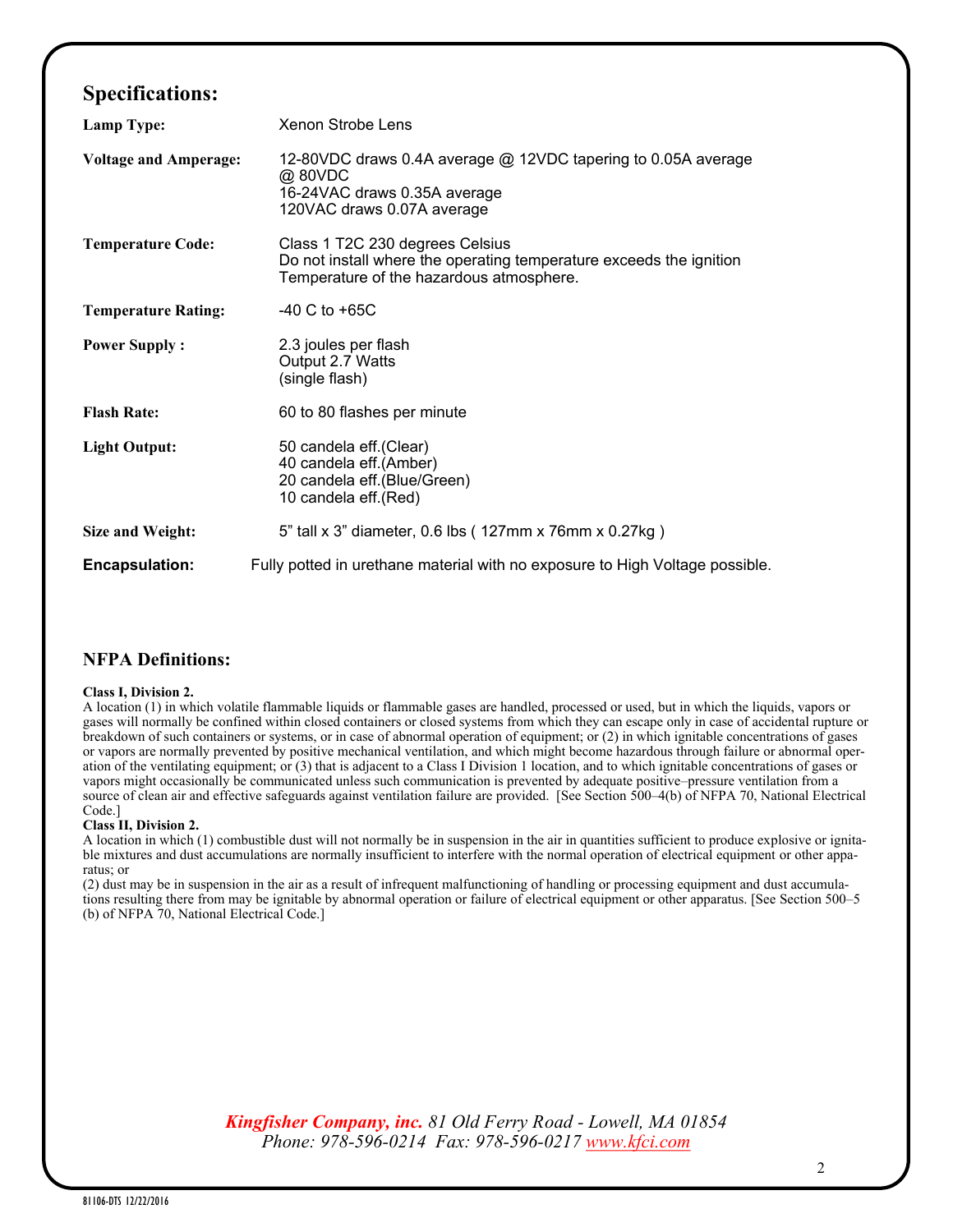# **ORDERING INFORMATION**

| KCi#                                  | Model #          | <b>Description</b>                        |
|---------------------------------------|------------------|-------------------------------------------|
| 81106                                 | KF490S-1280R     | 12-80 VDC Strobe Light, Red Lens,         |
| 81107                                 | KF490S-1280A     | 12-80 VDC Strobe Light, Amber Lens,       |
| 81108                                 | KF490S-1280G     | 12-80 VDC Strobe Light, Green Lens,       |
| 81109                                 | KF490S-1280C     | 12-80 VDC Strobe Light, Clear Lens,       |
| 81110                                 | KF490S-1280B     | 12-80 VDC Strobe Light, Blue Lens,        |
| 81111                                 | KF490S-120R      | 120 VAC Strobe Light, Red Lens,           |
| 81112                                 | KF490S-120A      | 120 VAC Strobe Light, Amber Lens,         |
| 81113                                 | KF490S-120G      | 120 VAC Strobe Light, Green Lens,         |
| 81114                                 | KF490S-120C      | 120 VAC Strobe Light, Clear Lens,         |
| 81115                                 | KF490S-120B      | 120 VAC Strobe Light, Blue Lens,          |
| <b>Accessories (Replacement Lens)</b> |                  |                                           |
| 81125                                 | <b>KF470-L-R</b> | Lens Assembly-RED                         |
| 81125                                 | <b>KF470-L-R</b> | Lens Assembly-AMBER                       |
| 81125                                 | <b>KF470-L-R</b> | Lens Assembly-GREEN                       |
| 81125                                 | <b>KF470-L-R</b> | Lens Assembly-CLEAR                       |
| 81125                                 | <b>KF470-L-R</b> | Lens Assembly-BLUE                        |
| <b>Accessories (Replacement Lamp)</b> |                  |                                           |
| 81132                                 | <b>KF5001</b>    | Lamp-Replacement for KF490S Series Strobe |
| <b>Information Data Sheet</b>         |                  |                                           |
| 81106-DTS                             |                  | <b>Specification Data Sheet</b>           |

King-Fisher Company, inc., products must be used within their published specifications and must be PROPERLY specified, applied, installed, operated, maintained and operationally tested in accordance with their installation instructions at the time of installation and at least twice a year or more often and in accordance with local, state and federal codes, regulations and laws. Specification, application, installation, operation, maintenance and testing must be performed by qualified personnel for proper operation in accordance with all of the latest National Fire Protection Association (NFPA), Underwriters' Laboratories (UL), National Electrical Code (NEC), Occupational Safety and Health Administration (OSHA), local, state, county, province, district, federal and other applicable building and fire standards, guidelines, regulations, laws and codes including, but not limited to, all appendices and amendments and the requirements of the local authority having jurisdiction (AHJ).

NOTE: Due to continuous development of our products, specifications and offerings are subject to change without notice in accordance with King-Fisher Company, inc., standard terms and conditions

> *Kingfisher Company, inc. 81 Old Ferry Road - Lowell, MA 01854 Phone: 978-596-0214 Fax: 978-596-0217 [www.kfci.com](http://www.kfci.com/)*